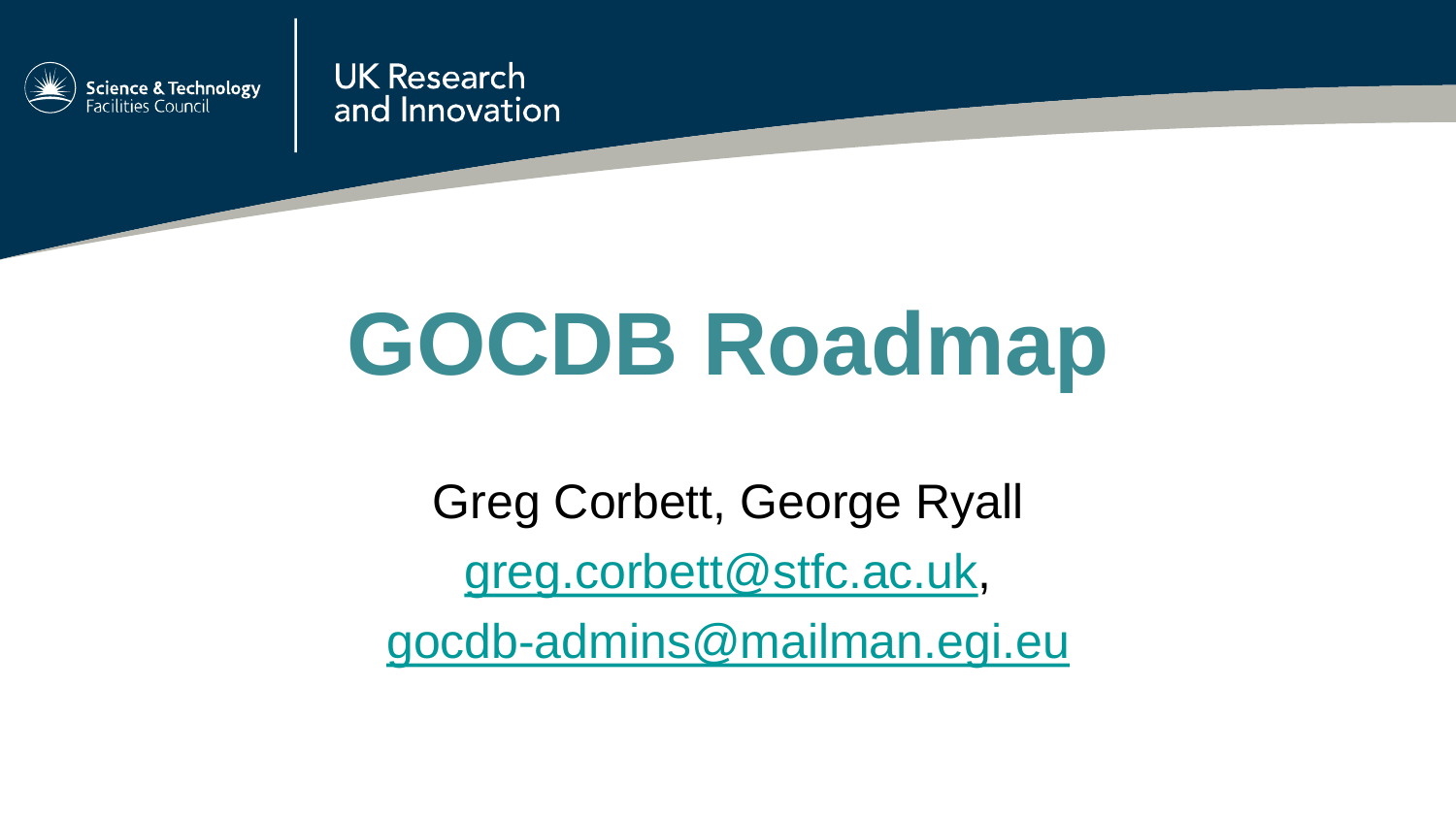#### **GOCDB**

- GOCDB is the official repository for storing and presenting EGI and WLCG topology and resource information.
- It is a definitive information source, with the emphasis on user communities to maintain their own data.
- It is intentionally designed to have no dependencies on other operational tools for information.



UK Researcl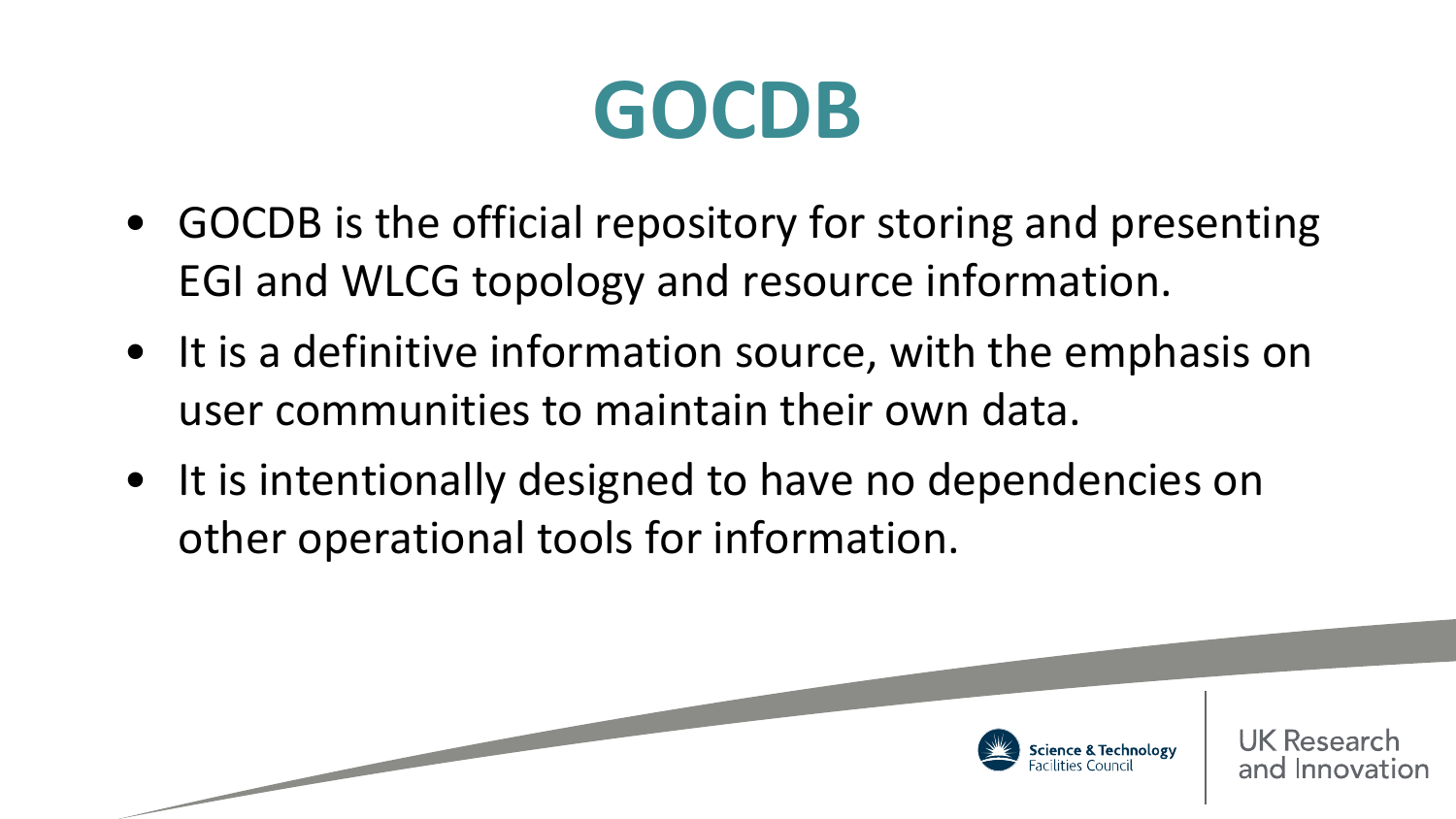## **Roadmap**

- Release GOCDB 5.7.3 includes a years worth of "little fixes" that didn't warrant release individually [1].
- Reserved scopes and 'production & monitored' rule as properties in the database
- Configuration managed instances of GOCDB behind goc.egi.eu load balancer

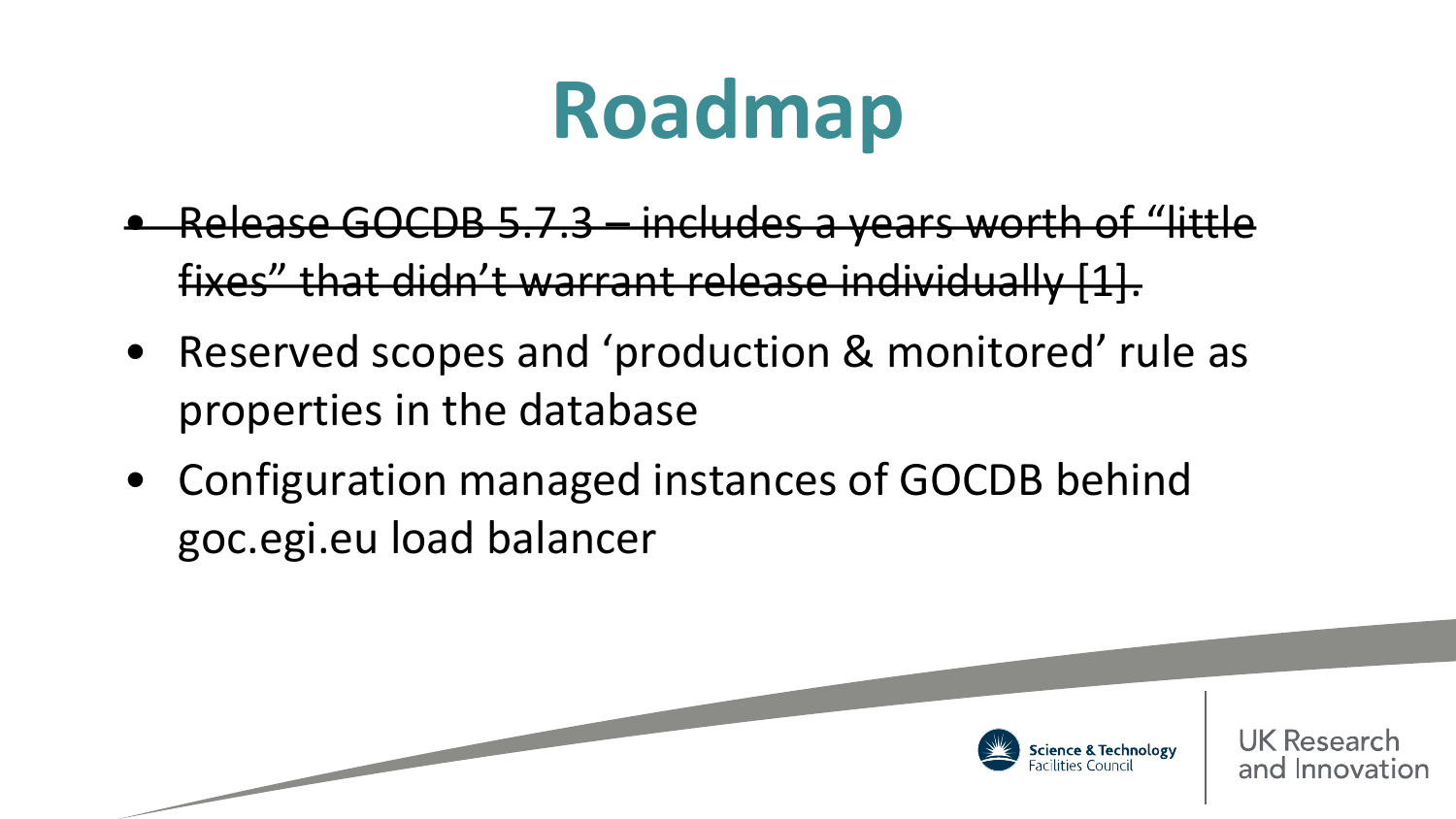### **Roadmap – cont.**

- Extensions to the Write-API
- EOSC-Hub view of GOCDB under separate URL
- Implementing our Privacy Notice

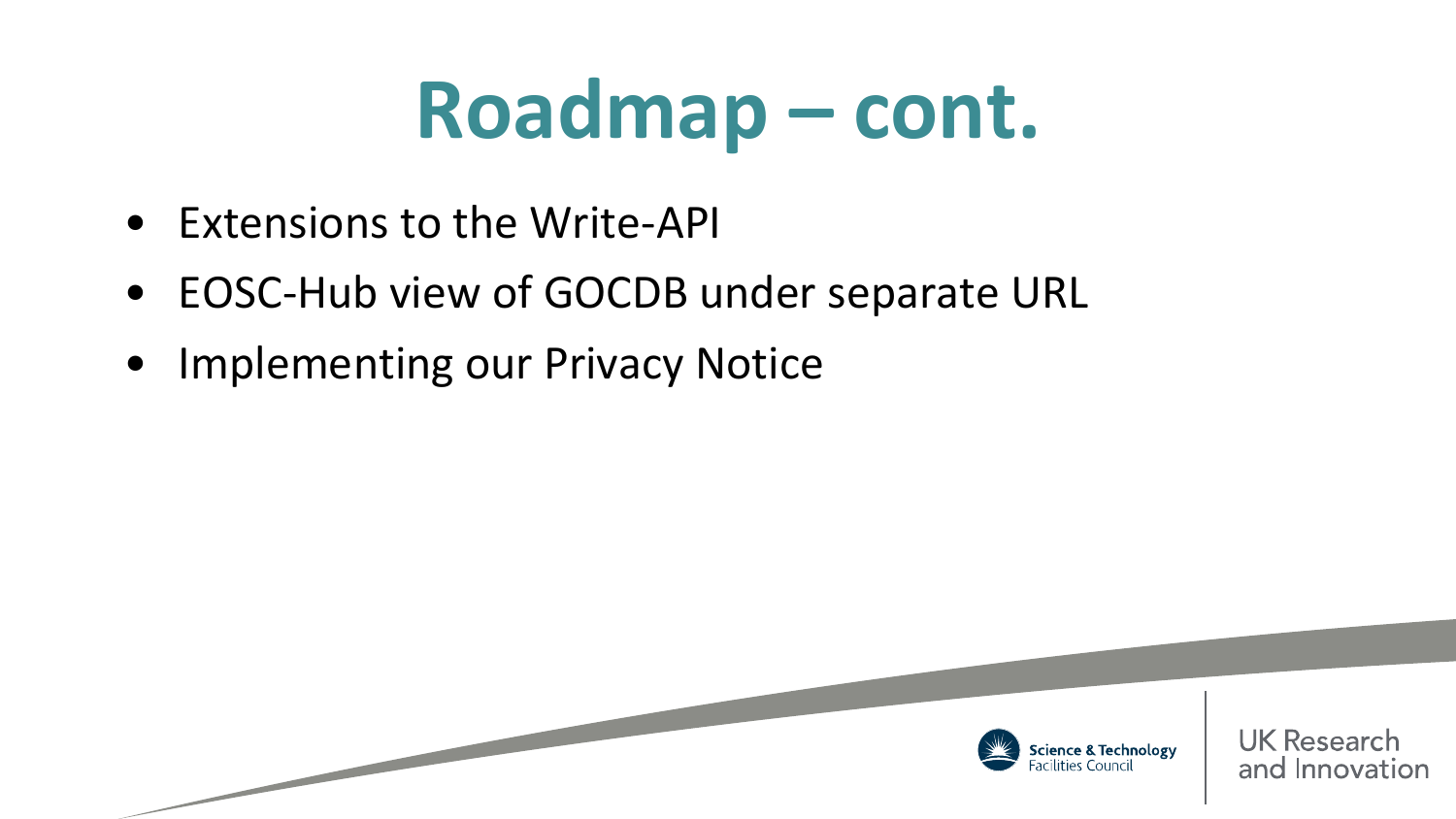## **Properties in the database**

- Whether a scope is reserved or not is currently a defined in a configuration file. [2, 3]
- Whether the 'production & monitored' rule applies to a given service type is hard coded [4, 5]
- These facts makes changes less dynamic. Moving these to the database will allow GOCDB admins to implement related requests for change much quicker through the admin UI [6, 7].

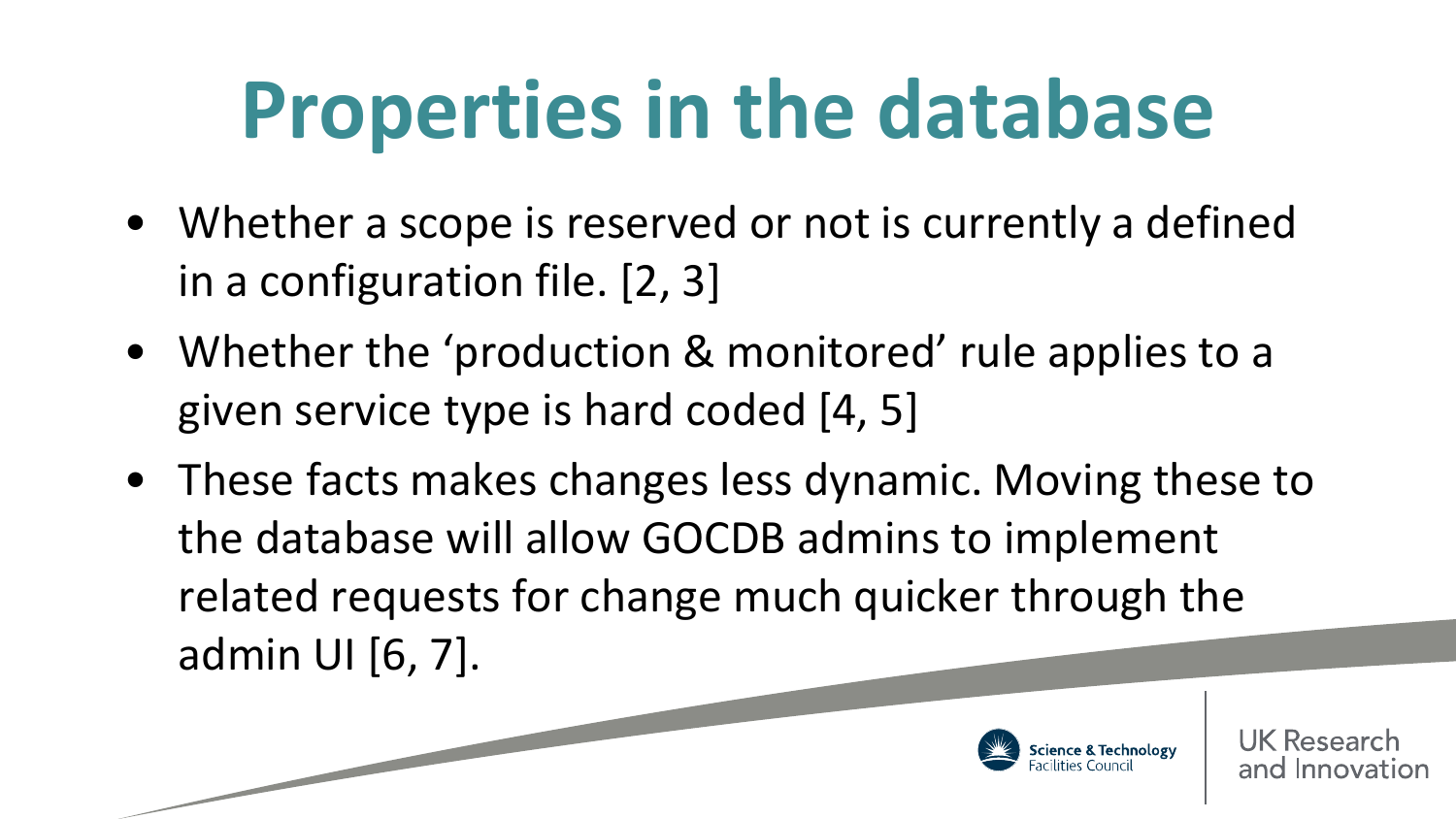#### **Configuration Management**

Current setup is a single RH6 VM behind a pair of HA Proxies.

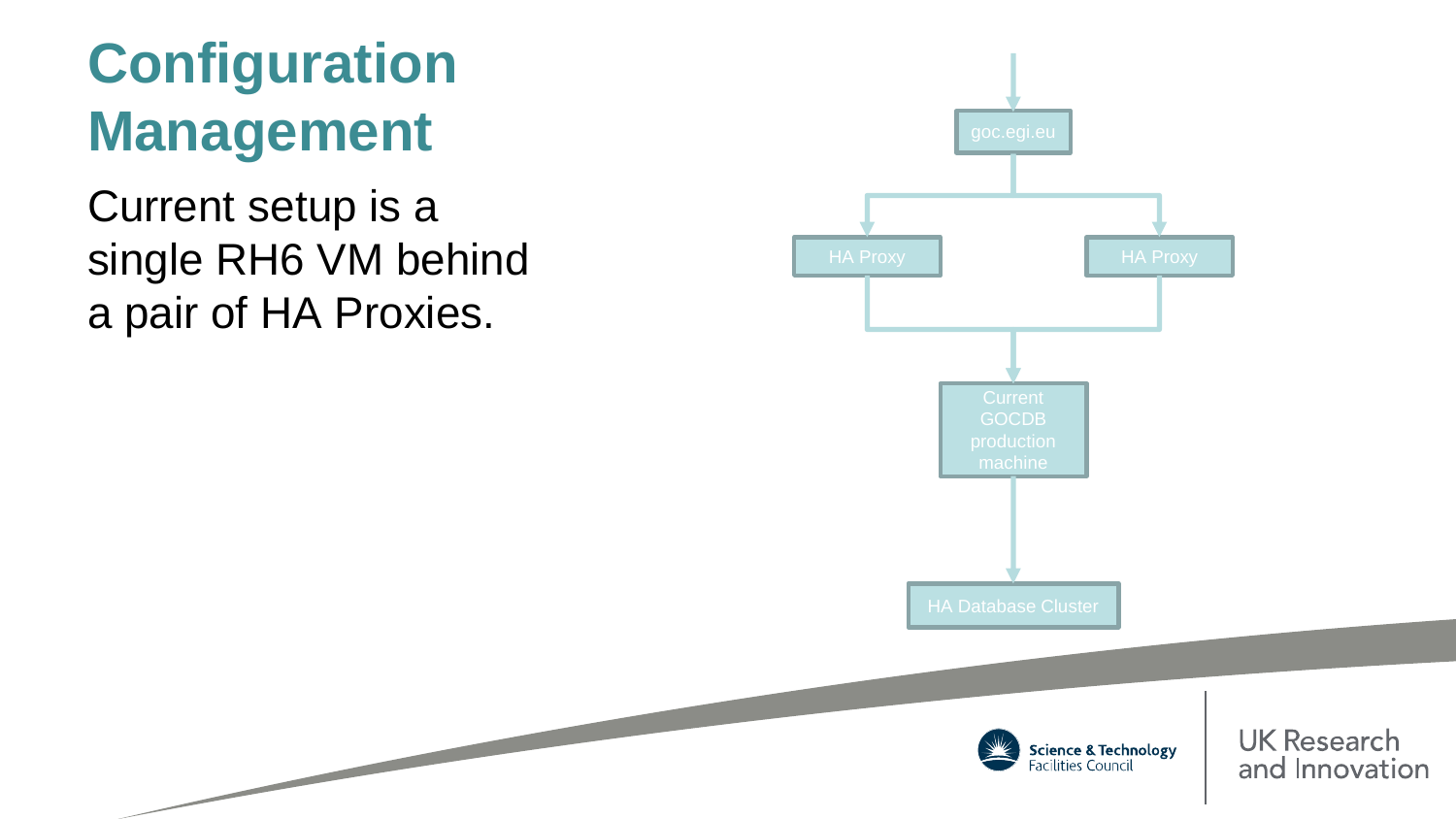#### **Configuration Management**

Intermediate setup will be to add two SL7 **Configuration** Managed VMs in tandem with existing production machine.

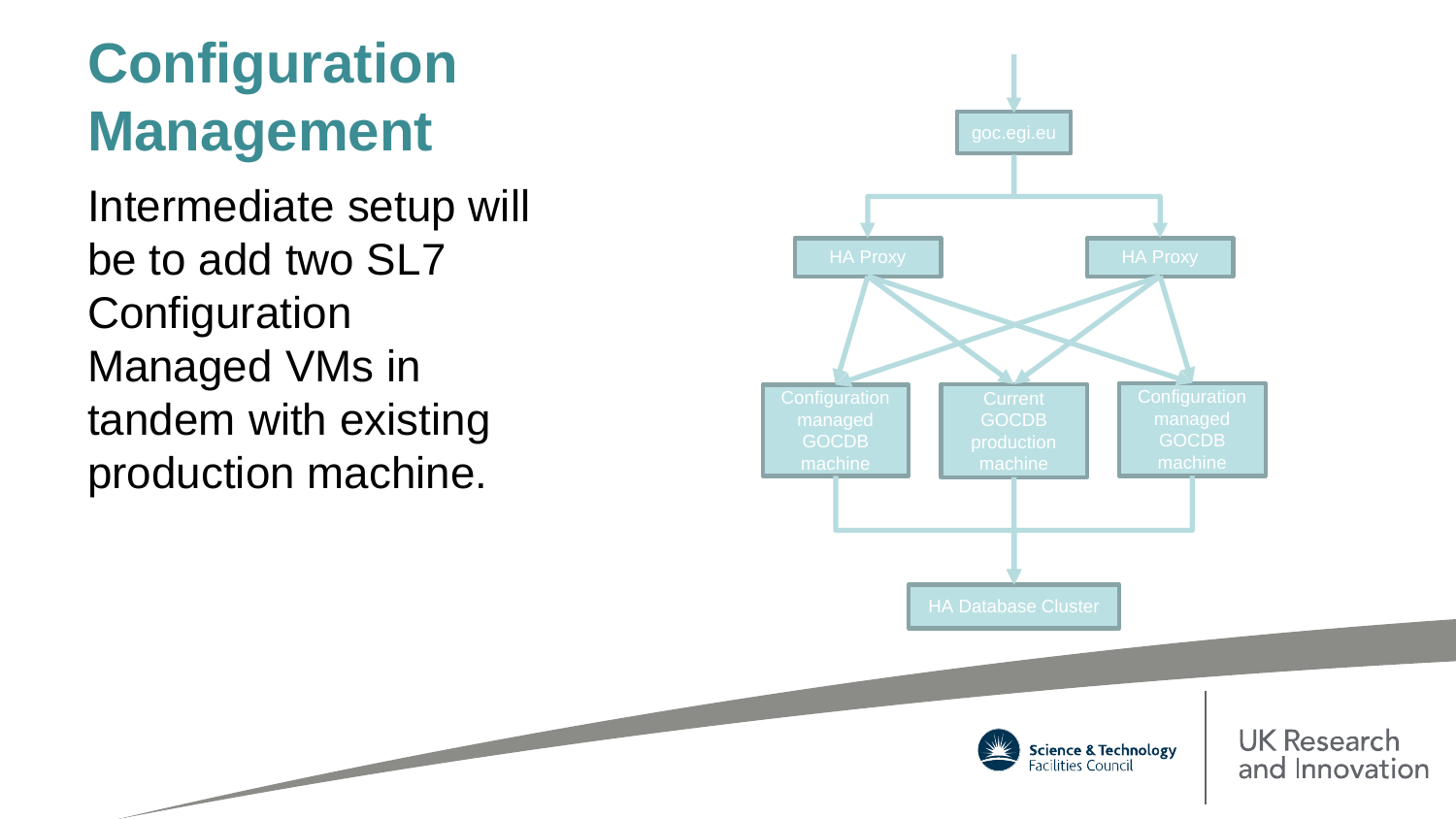#### **Configuration Management**

Eventually, the current production machine will be decommissioned.

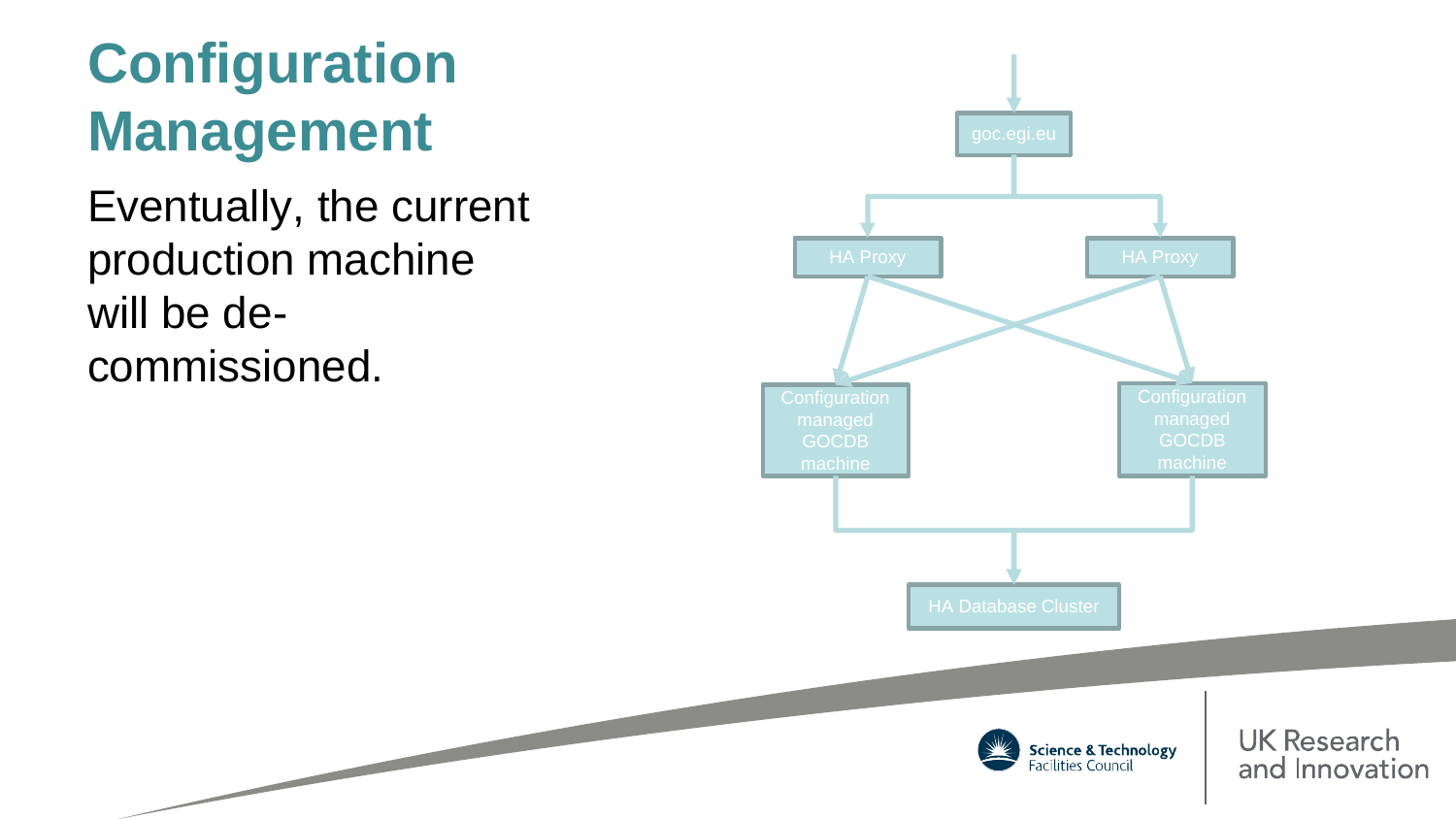## **Extensions to the Write-API**

• Current Write-API allows create, update and delete actions for extension property key/value pairs for sites, services, endpoints and service groups.

- Extensions to the Write-API will add the ability to:
	- create, update and delete endpoints
	- ability to update the details of services



Resea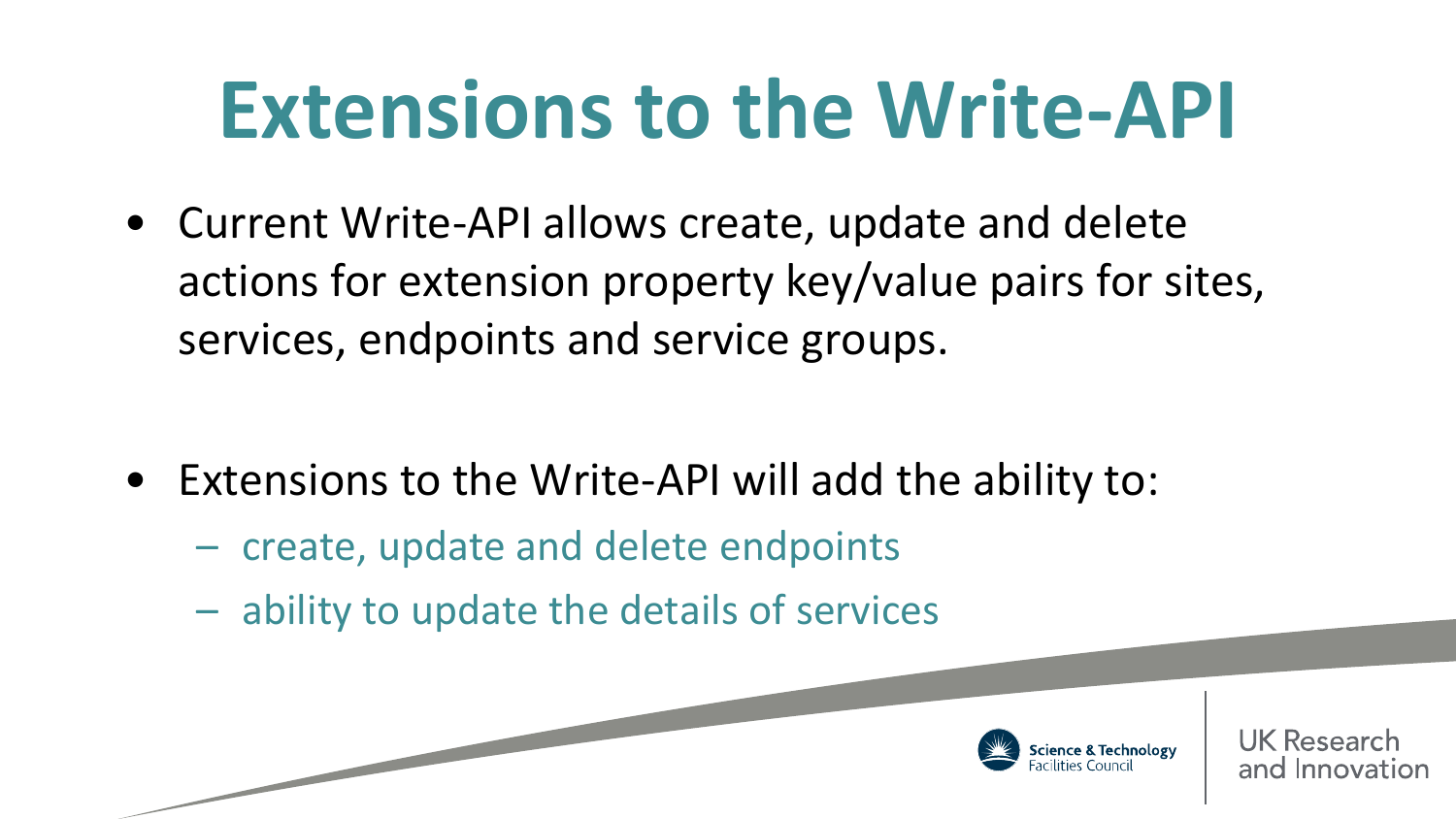### **EOSC-Hub view**

- A separate read/write instance of the GOCDB portal and API accessing the same underlying database as goc.egi.eu.
	- Allow EOSC-Hub and EGI to benefit from seemingly having their own GOCDB "instances", without actually setting up their own instances and loosing the benefits of the current single source of truth.
	- No change to how you interact with GOCDB now. Sites/Users only have to interact with one instance.

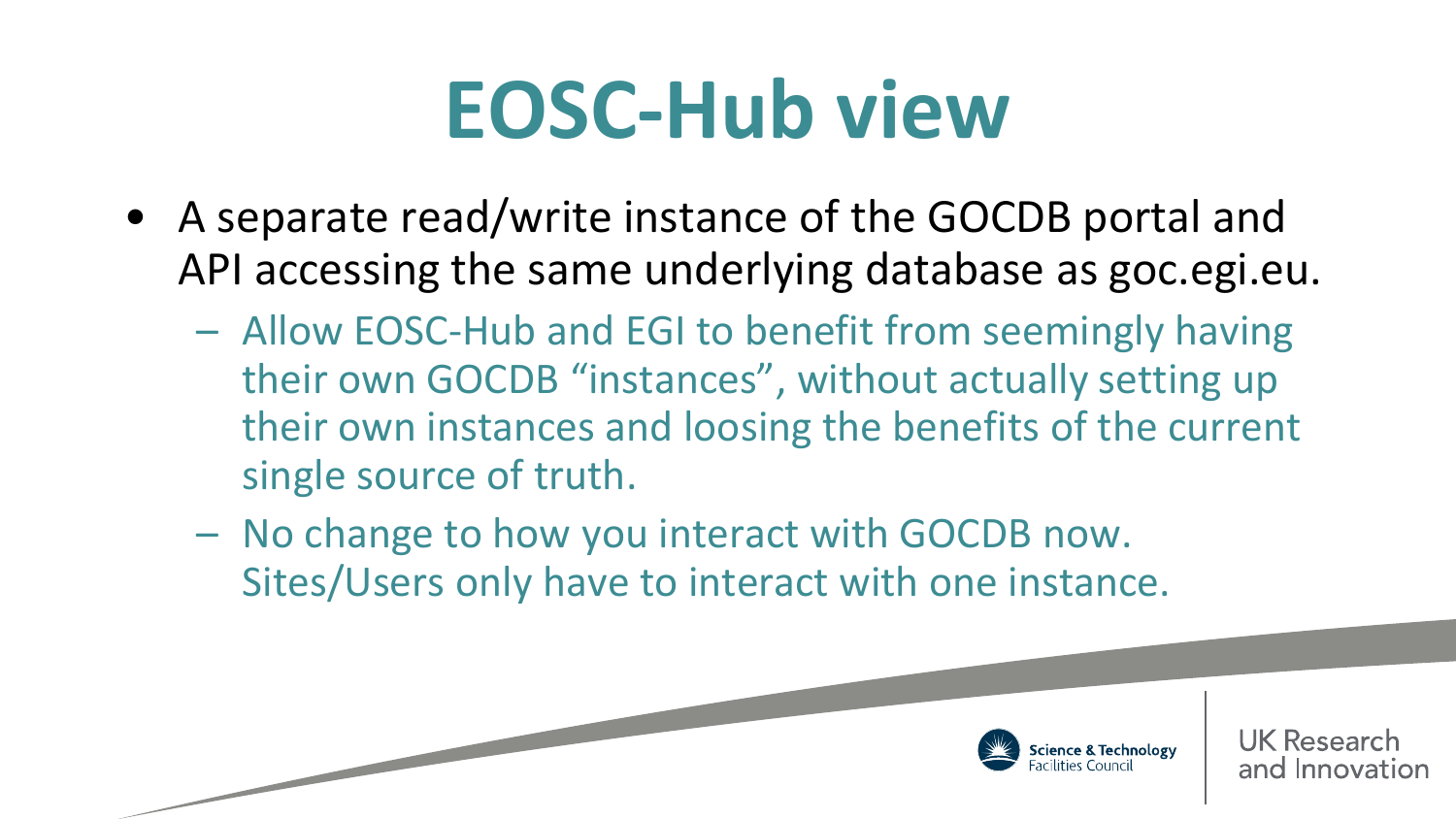## **Privacy Notice**

- Partly in response to the GDPR regulations, GOCDB has developed a new privacy notice [8].
- When considering this privacy notice we realised that that our current privacy design decisions were hard to justify in this context
- Proposed changes agreed at WLCG Information System Evolution Task Force meeting [9]

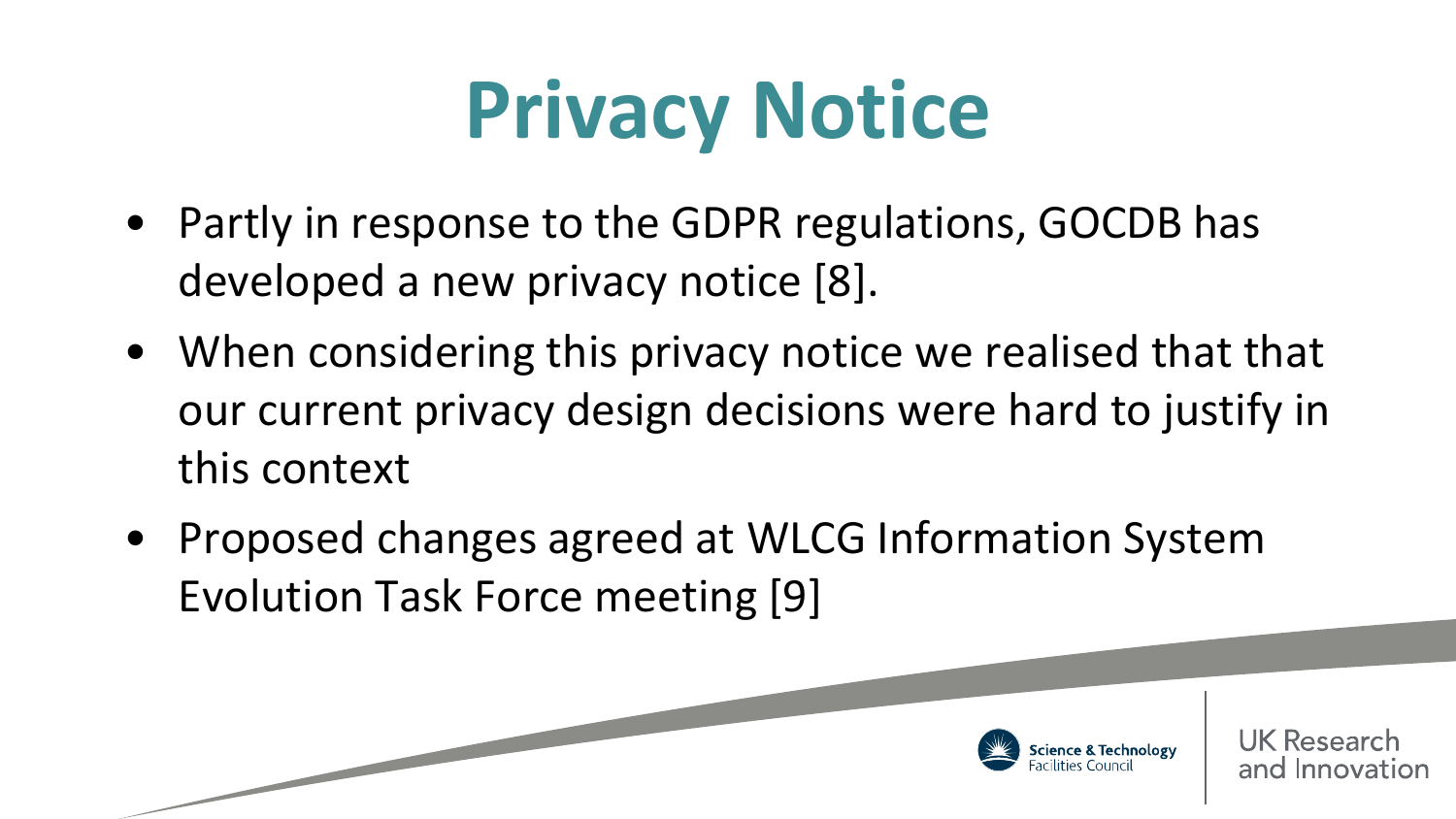# **Privacy Notice – Change is needed**

- Authorisation: Access to PI queries and site information for ALL sites that includes personal information
	- Currently: anyone/any host who can authenticate can access.

– The future: only authenticated people with a role over ANY site or any hosts associated with ANY site.

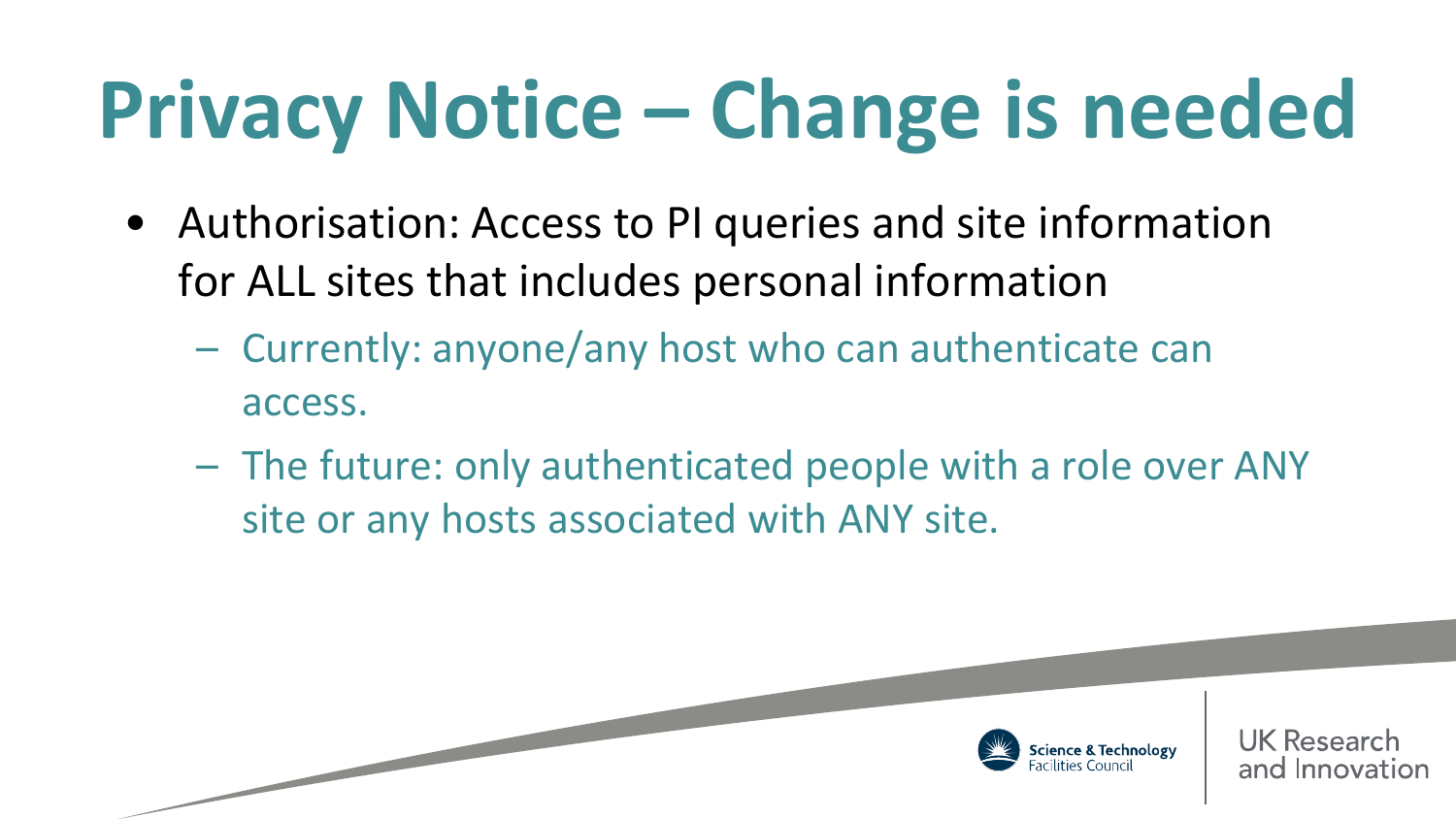# **Privacy Notice – Change is needed**

- Account management:
	- Accounts will now expire (and deleted) after 24 months without access. There will be dire warning emails!
	- At the same time we will be looking at how we capture acceptance of our acceptable use policy.

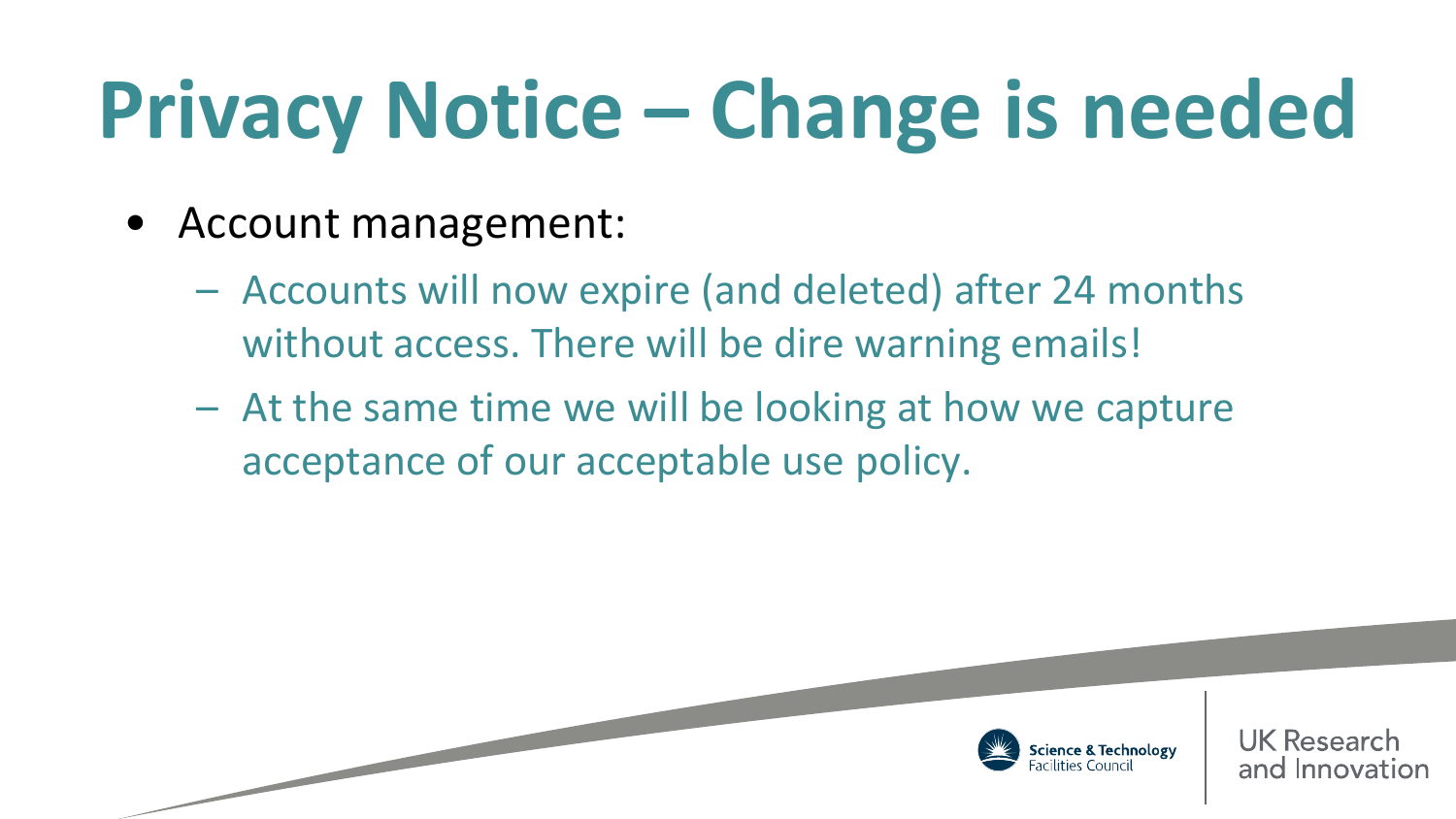

**UK Research** and Innovation

# **Thanks for listening**

Any questions?

- [greg.corbett@stfc.ac.uk](mailto:greg.Corbett@stfc.ac.uk)
- [gocdb-admins@mailman.egi.eu](mailto:gocdb-admins@mailman.egi.eu)